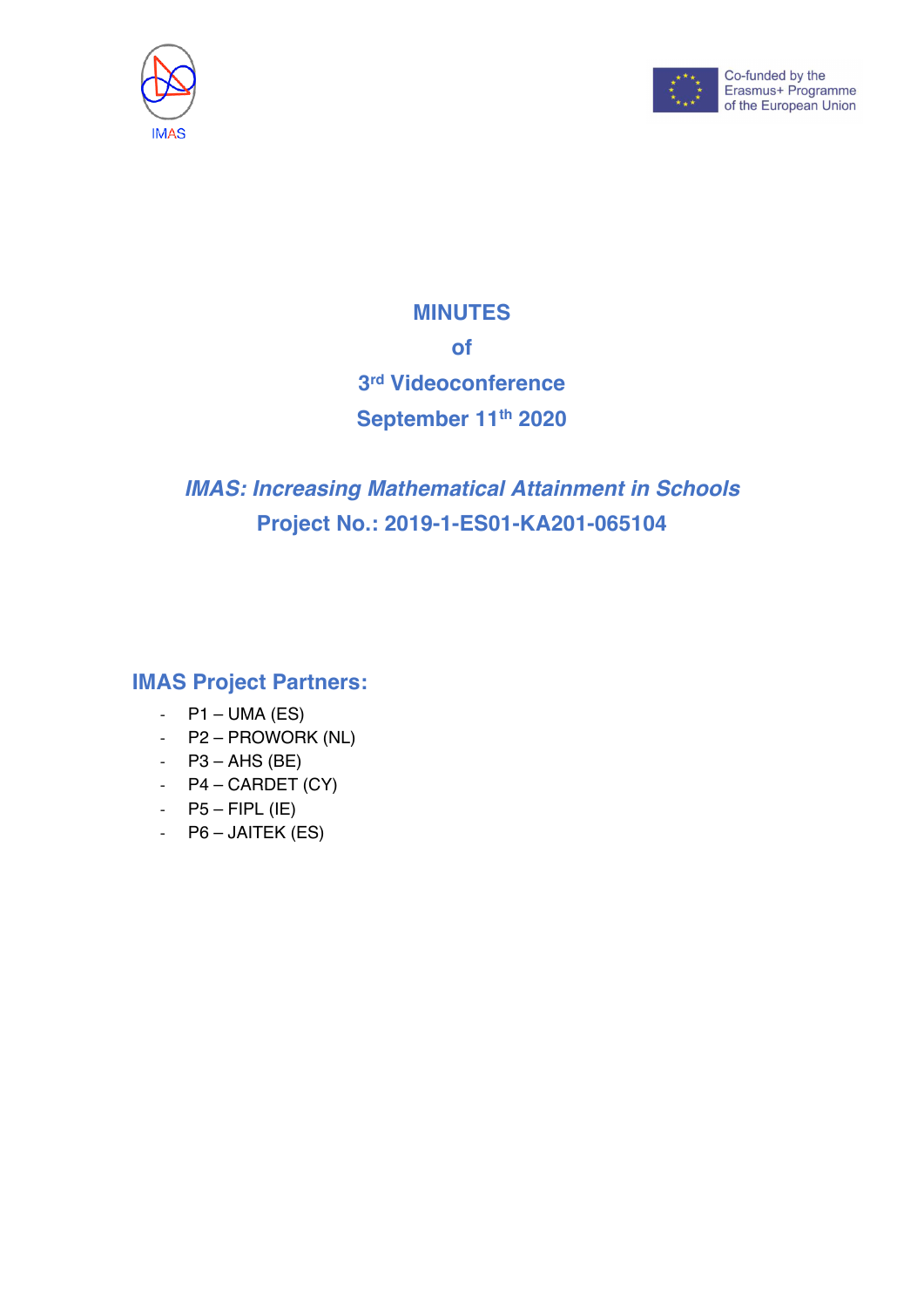



## **People attending the videoconference**

From Universidad de Málaga, Spain: Julio Ruiz Palmero Ernesto Colomo Magaña Rocío Pérez del Río

From PRO WORK, Netherland: Ilaria Vichi

From ARTEVELDEHOGESCHOOL, Belgium: Ilse Lanszweert Els Coussement

From CARDER, Cyprus: Irene Theodoulou

From FIPL, Ireland: Philip Land had problems to conect

From JAITEK Tecnología y Formación SL, Spain: Mariano Sanz Prieto Isabel Álvarez Testillano Daniel Pérez Ovejero

### **Minutes of the meeting**

The videoconference began with the welcome of the coordination of the Project and subsequently dealing with the following points:

#### **1. IO1 & IO2**

It is reported that the taxonymy report is finished and will be sent to partners next week. We will only have the English version, as it is mainly a technical document for the repository functionalities.

It is recalled that the questionnaires must be reviewed by experts to validate them and that if some errors are found in their writing, they should be noted in them.

Each partner will provide at least one evaluator. Documents in Google Drive will be provided for each partners' evaluators

#### **2. IO3**

The resource repository is already installed and the partners are requested to send the data (name and email) for the access of the people who will record the resources.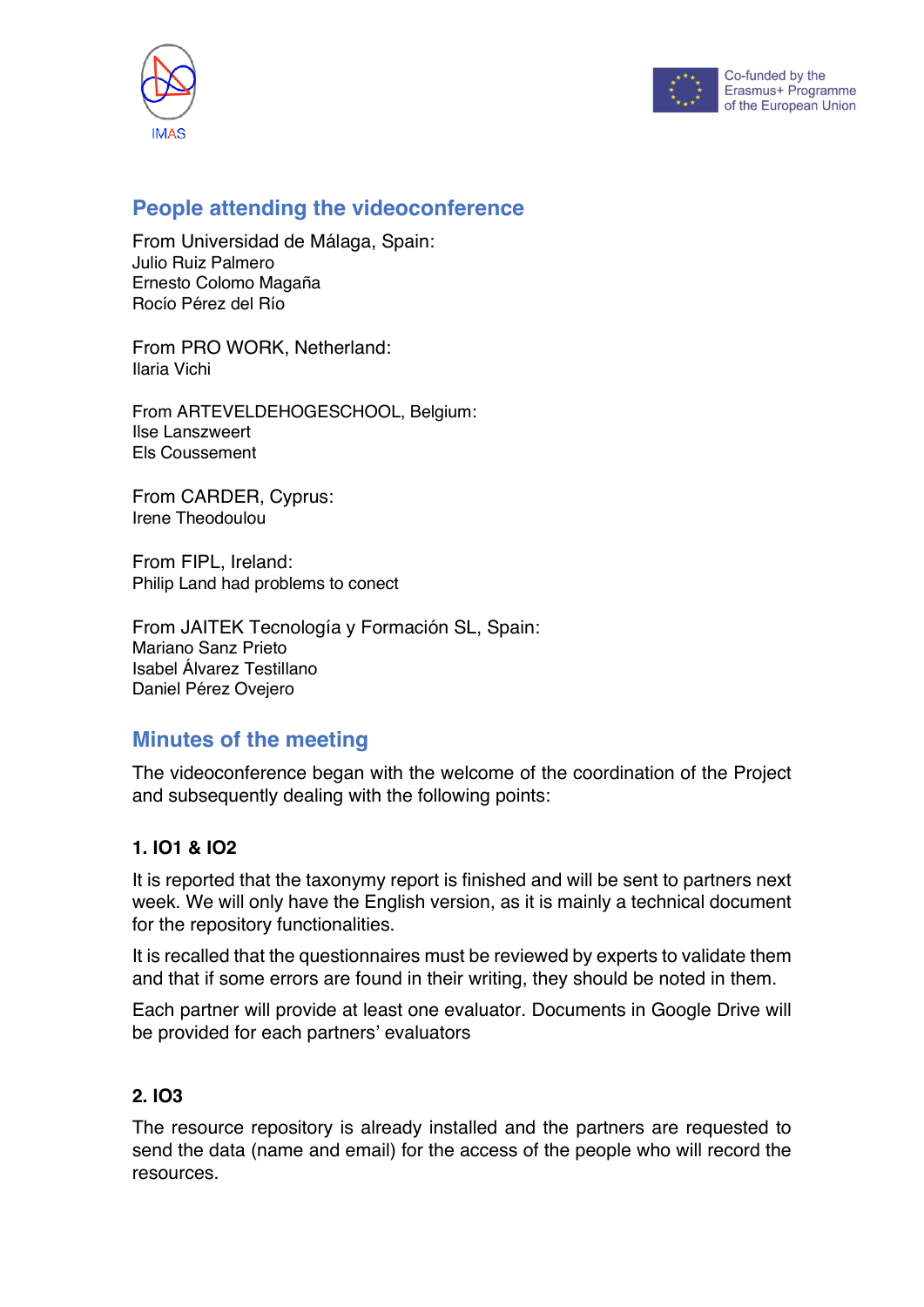



In the same way, the procedure to record the resources is shown and it is reported that an explanatory video about the procedure will be sent.

It shows the work done to collect some partners and how later you have to dump said information in the taxonomy sheet, which must be completed by September 30th if possible.

Regarding the OERs, it is indicated that, according to the proposal, each partner must create 5 in their language and 5 in English. Each partner will also translate 10 resources from other partners.

FIPL will review the English in all the resources developed.

Therefore, we will have all the 30 resources created in English, Spanish and Dutch, and 15 resources in Greek.

For the creation of the resources the proposed tools are:

- Storyline
- Captivate
- Xerte
- H5P
- Genially

#### **3. IO4**

The moodle platform installed to support the courses to be prepared is installed and it is shown. http://learning.imas-project.eu

The platform will deal with the GPS activity and with the In-Service.

For the InService we will propose courses related to methodology, mathematics training, women in Mathematics ...

The courses will be in all the languages of the participating partners. Each partner can change and adapt them, and of course create new ones for their own country

#### **4. Management**

In this section we have discussed some aspects related to the modification of budgets related to COVID-19.

It is explained that currently the meeting will be by videoconference and that the next one will take place on December 14 and 15 organized by PROWORK.

And a new date will be proposed for the Training in Malaga from among which the partners decide.